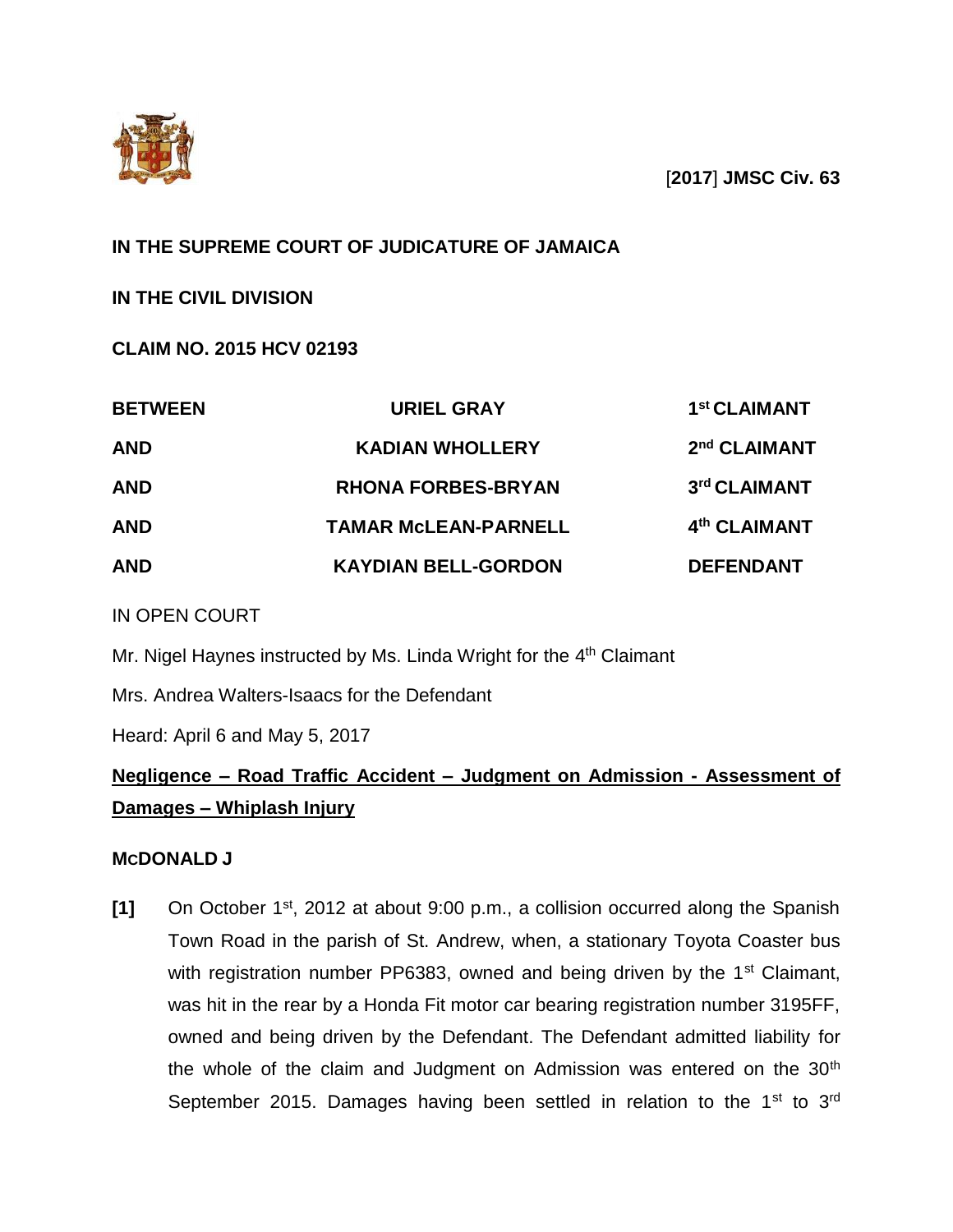Claimants, the matter now falls for assessment of damages solely in respect of the 4<sup>th</sup> Claimant Tamar McLean-Parnell, (hereinafter referred to as the "Claimant").

- **[2]** The Claimant, a 35 year old assessment officer employed to the University Hospital of the West Indies, was a passenger in the aforementioned Toyota Coaster Bus at the material time, and as a result of the accident, sustained injuries, particulars of which were described in the medical report dated  $12<sup>th</sup>$ December 2013, prepared by Dr. Jean Williams-Johnson, Consultant Emergency Medicine Physician at the University Hospital of the West Indies, where the Claimant was examined on October 2, 2012 at about 1:35 pm, a day after the accident.
- **[3]** Examination of the Claimant, who had presented with complaints of soreness in her back and neck, revealed no tenderness to the neck, and she was assessed as having a whiplash injury. The Claimant was treated with an injection of Voltaren, and sent home with a prescription for Voltaren tablets, Mydocalm and Zantac. She was given four (4) days of sick leave.
- **[4]** The Claimant's evidence is that after the collision she was taken to the Spanish Town by the 1<sup>st</sup> Claimant, after which she went home. Later in the night she started to feel pain in her back and neck, so the day after the accident, October 2, 2012, she went to the Emergency Department at her work place at the University Hospital, and was examined by a doctor on duty. The doctor turned her head to left and right and she felt pain as he turned her head in both directions. She was given an injection for the pain, a prescription and four days sick leave. She filled the prescription and took the pain medication until it was finished. However, thereafter she was still in pain. She was feeling pain around her neck and back. She continued to take pain medication for a while and used voltaren rub. She obtained the aforementioned medical report from Dr. Williams-Johnson for which she paid \$15,000.00. This amount was pleaded and proved (exhibit "3"). She did not pay for the hospital visit. She stated that she had not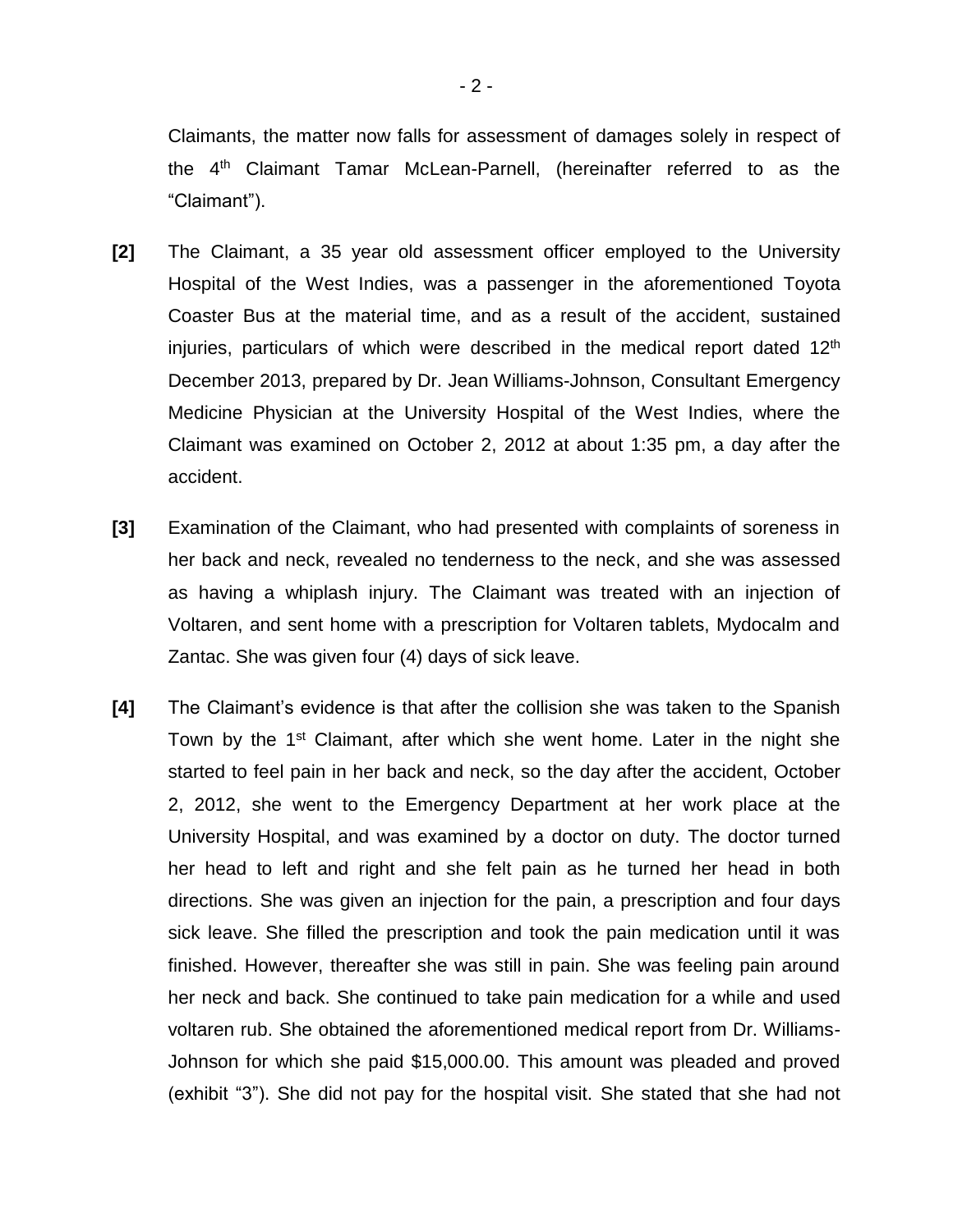been suffering from any ailment prior to the accident, and had no previous injury to her neck and back. It is to be noted that, by the date of her witness statement, 29<sup>th</sup> June 2016, by her own evidence, she had recovered from her injuries.

**[5]** Dr. Williams-Johnson issued an additional medical report dated 27<sup>th</sup> July 2016 (Exhibit "2"), in response to questions put to her by Defence Counsel in letter dated 20<sup>th</sup> June 2016 (which letter has also been admitted to form part of exhibit "2"). Therein the doctor stated:

> *"There was no tenderness to the patient's neck and there was [sic] no other findings noted on examination. A whiplash injury or syndrome is caused by a traumatic event with an abrupt flexion and extension movement to the cervical spine (neck). Symptoms can include neck pain, stiffness or tenderness only. There may be no physical signs on examination. This is Grade 1 whiplash injury. Therefore the diagnosis can be made without there being any tenderness but just history of the accident and neck pain.*

> *There is no indication in her docket that Mrs. McLean-Parnell attended the University Hospital of the West Indies for follow-up treatment.*

- **[6]** The question which now arises is what would be a reasonable figure to compensate the Claimant in respect of her pain and suffering and loss of amenities. Mr. Haynes has urged the Court to make an award of one million dollars (\$1,000,000.00), and has placed reliance on the following four cases in support of that head of damages:
	- 1) **Wilford Williams v Nedzin Gill and Christine Forrest** [Suit No. C.L. 1999 W 169] – reported at page 148, Khan's Recent Personal Injury Awards, Vol. 5.
	- 2) **Peter Marshall v Carlton Cole and Martin Thorpe** [Claim No. 2006 HCV 1006] – reported at page 109, Khan's Recent Personal Injury Awards, Vol. 6.
	- 3) **Cornelia Tomblinson v Dennis Gordon** [Claim No. 2010 HCV 04670, delivered on July 1, 2011].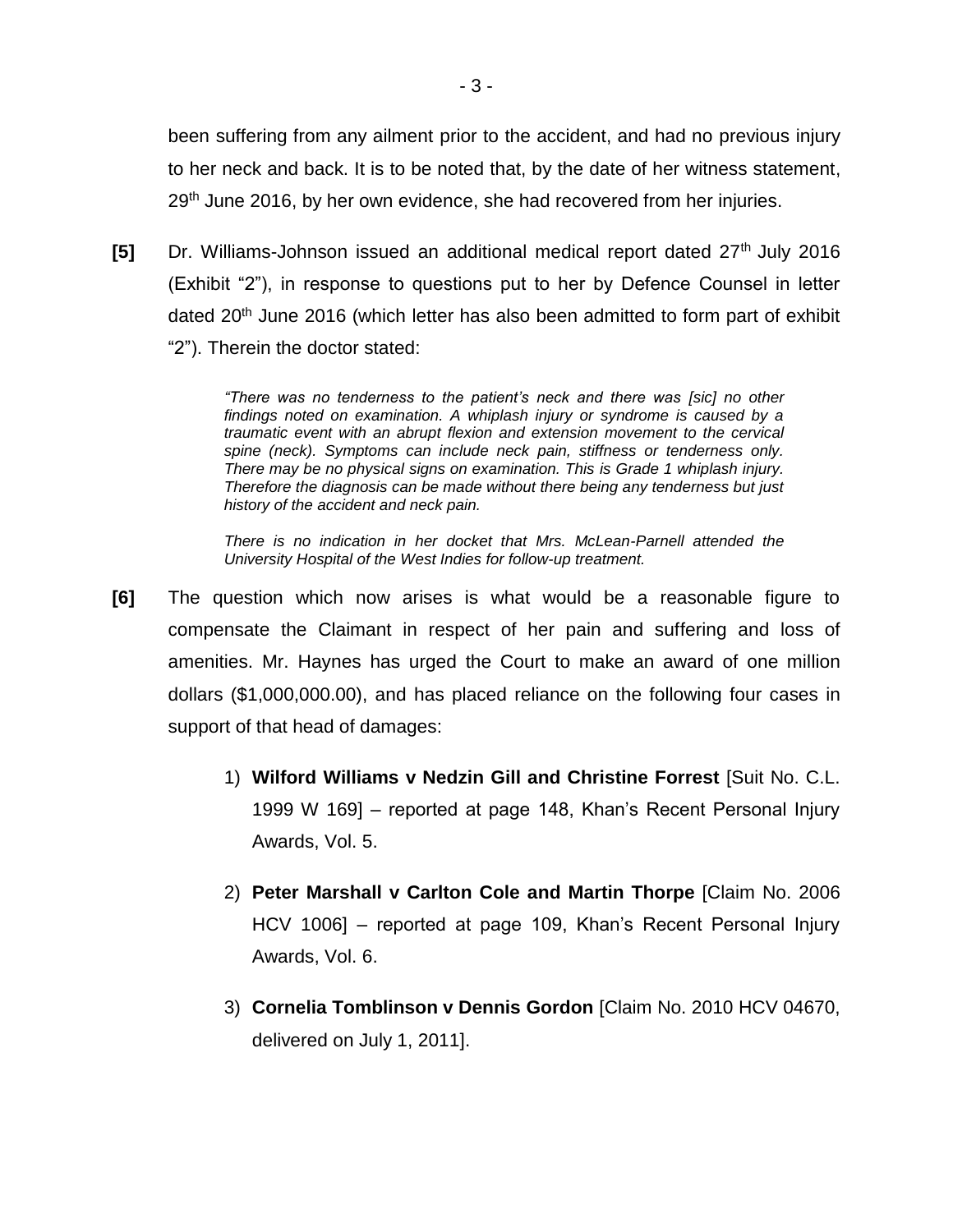- 4) **Dalton Barrett v Poncianna Brown and Leroy Bartley** [Claim No. 2003 HCV 1358] - reported at page 104, Khan's Recent Personal Injury Awards, Vol. 6.
- **[7]** Mrs. Walters-Isaacs, on the other hand, sought to distinguish these cases from the instant case and referred the Court to two cases: **Yvonne Shoucair v Hector Hinds Levi Smith** [suit No. C.L 1988/S186], and **Paula Yee v Leroy Grant and Anor** [Suit No. C.L 1985/B441] reported at pages 84 and 204, respectively, of the Revised edition of Casenote No. 2, **Assessment of Damages for Personal Injuries**, compiled and edited by Mr. Justice Karl Harrison and Mr. Marc S. Harrison.
- **[8]** In the case of *Williams v Gill* (*supra*), the Claimant suffered whiplash injury to the neck as a result of a motor vehicle accident on 25<sup>th</sup> June 1997. He was seen at the Health Centre where he was put on analgesics. He was reviewed on 28<sup>th</sup> August 1997 with an X-Ray. The bony structure of the neck appeared unremarkable. He had other chronic illnesses for which he had been receiving treatment from the centre prior. On 28<sup>th</sup> November 2000, he was awarded \$350,000.00 for General Damages – today such an award would amount to \$1, 486,565.83 (using the March 2017 Consumer Price Index (CPI) of 238.7, which will be used to update all figures hereinafter). In this case, there was a two-month time span before the Claimant went back to the doctor. There is no detail as to how long the Claimant suffered pain.
- **[9]** In *Marshall v Cole* (*supra*) the Claimant suffered moderate whiplash, a sprain and swollen and tender left wrist and left hand, and moderate lower back pain and spasm. The Claimant was treated by Dr. Nesbeth and given two (2) weeks sick leave. X-Rays of his wrist, hand and back were not done because the Claimant could not afford them. He was given analagesics and cataflam injections and continued to attend for treatment. He was discharged on December 20, 2001 after sixteen (16) medical care weeks with no residual pain or suffering. On  $17<sup>th</sup>$  October 2006, he was awarded \$350,000.00 for general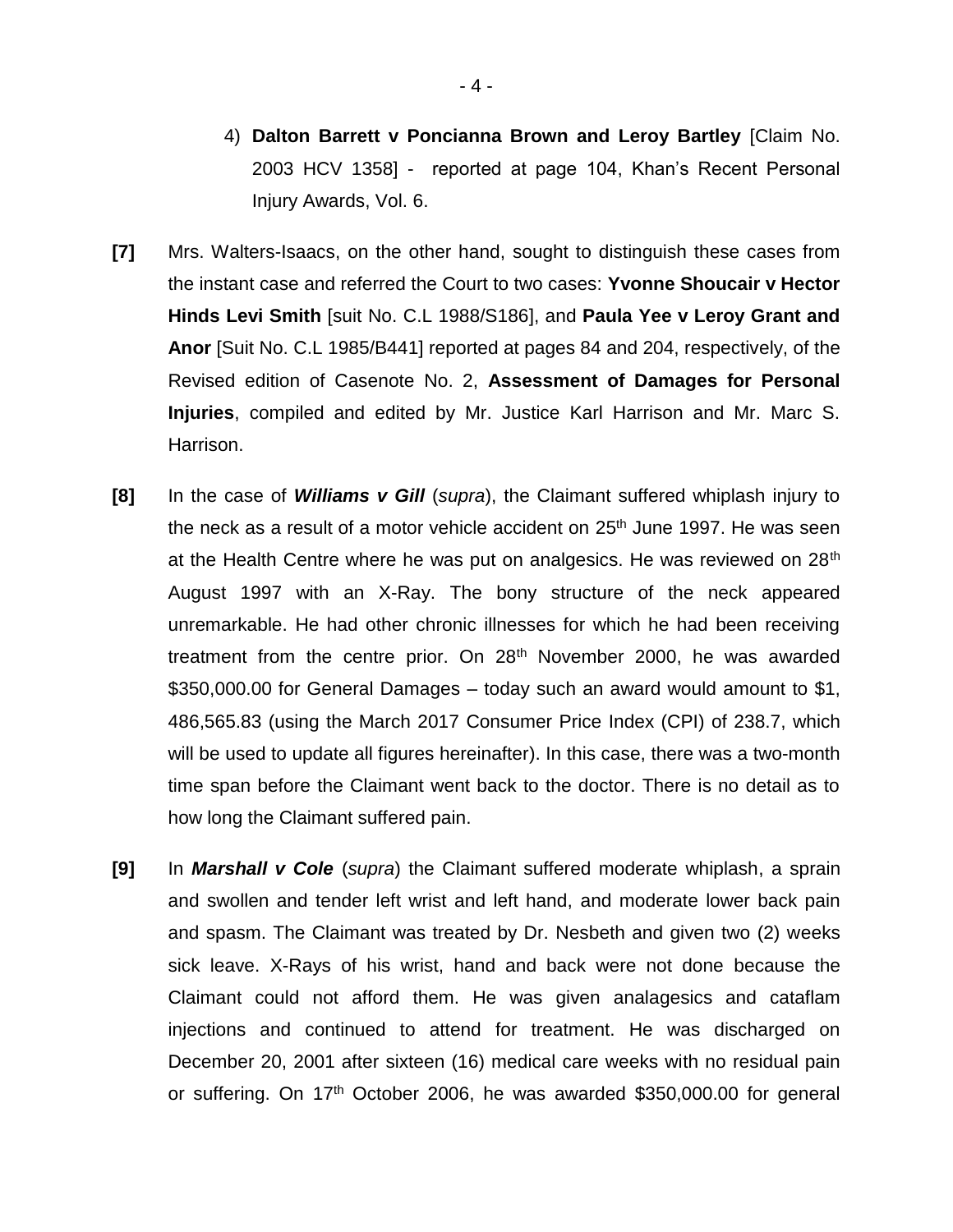damages. When updated, this award amounts to \$836,872.68. The Injuries suffered by this Claimant are more extensive than those suffered by those suffered by the Claimant in the instant case. Mr. Marshall received medical care for four (4) months after the injury before being discharged, whereas Mrs. Parnell was given four (4) days sick leave. There is no evidence before the Court as to how long she suffered pain and the degree of pain. She only attended on the doctor once, she could have availed herself of the resources present right there at the workplace. In addition, there was no referral by a doctor for physiotherapy or is there any evidence that any was done.

- **[10]** In the case of *Tomblinson v Gordon* (*supra*) assessed on 1st July 2011, the Claimant suffered injury to her neck and lower back as a result of a motor vehicle accident on 1<sup>st</sup> August 2010. Upon examination on 3<sup>rd</sup> August 2010, the Claimant was assessed as having whiplash injury to the neck and lower back strain, with, inter-alia, paravertebral muscle tenderness over both sides of the neck in the cervical spine, and paravertebral muscle tenderness on the left side of the lower back at the level of L1 – L5 and painful flexion up to the level of the middle  $1/3^{rd}$ of leg in the lumbar spine. Range of movement was normal in the cervical spine, but reduced in the lumbar spine. The patient was given analgesics and muscle relaxant and referred to physiotherapy for the lower back and neck. She was reviewed on 3<sup>rd</sup> September 2010, at which time her neck and lower back pain had subsided after physiotherapy. The Claimant was awarded \$1,000,000.00 on 1<sup>st</sup> July 2011, which updates to \$1,375,000.00. The injuries and resultant pain and suffering in that case are, however, far more serious than those suffered by the instant Claimant.
- **[11]** In the case of *Barrett v Brown* (*supra*) the Claimant suffered tenderness around the right eye and face, tenderness in the lumbar spine, and tenderness in the left hand. He was treated and released. He continued to experience pain, and on the 9<sup>th</sup> December 2002, visited another doctor, who, upon examination, observed that he had pain in his lower back, left shoulder and left wrist, contusions to his lip, lower back and left shoulder. He was treated with anti-inflammatory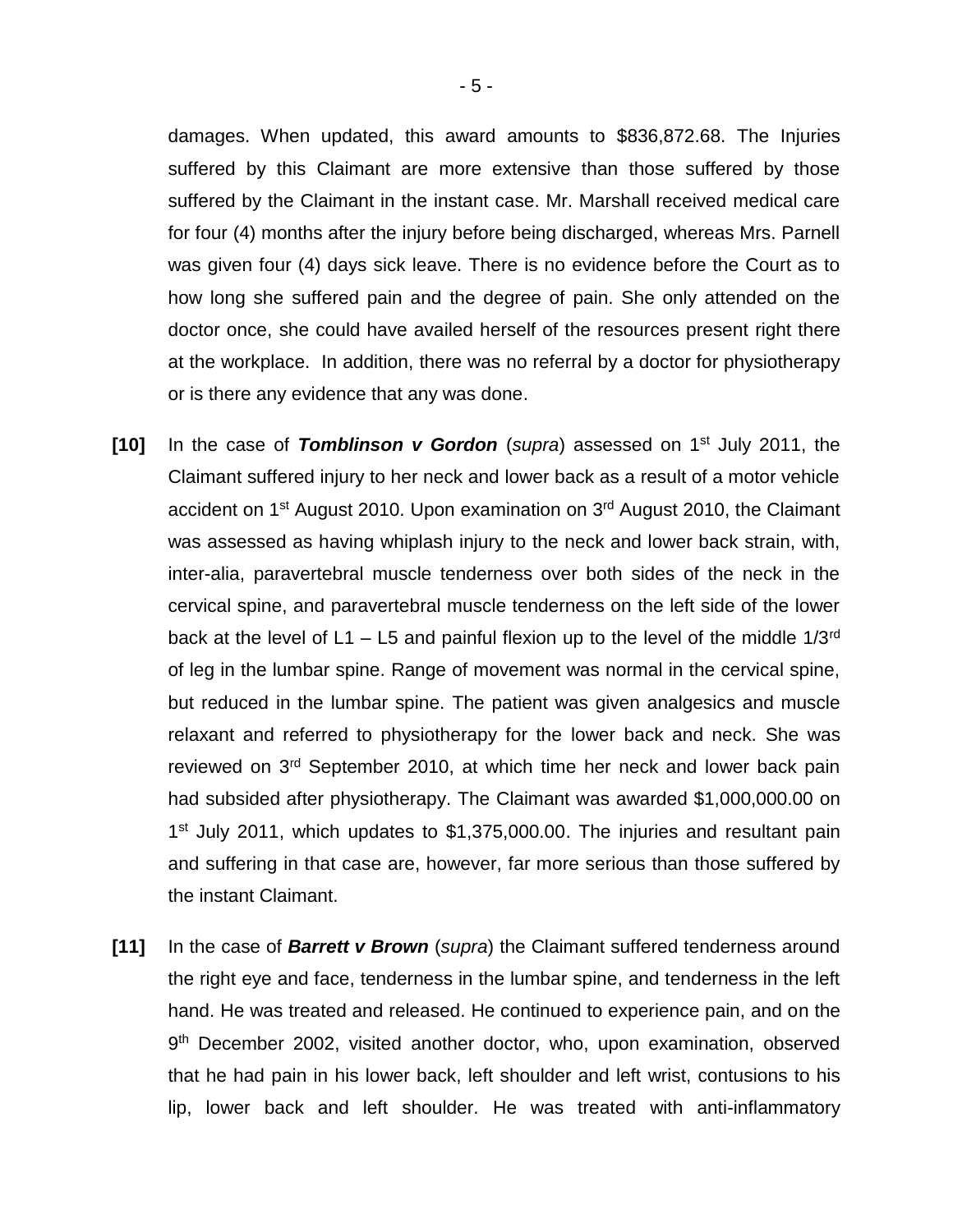medication and painkillers. In August of 2003, Dr. Rose, Consultant Orthopaedic Surgeon, examined the Claimant and diagnosed him with mechanic lower back pains and mild cervical strain, and prescribed therapy and lifestyle modifications. On follow up examination in October 2003 by Dr. Rose the Claimant was pain free and his permanent partial Disability (PPD) was assessed at zero%. However, the doctor cautioned that the Claimant would quite likely experience lumbar pain upon resumption of prolonged driving. General damages were awarded to the Claimant on 3rd November 2006 in the sum of \$750,000.00, which updates to \$1,797,078.90.

- **[12]** In my opinion, this case does not provide appropriate guidance in the computation of an award, as the injuries suffered by the Claimant in the instant case are not closely comparable to those suffered by Mr. Barrett.
- **[13]** In the case of *Shoucair v Smith (supra)*, the Claimant suffered whiplash and pain in the face, neck and lower back for a period of one week. Pain relievers were used for the pain. General Damages for pain and suffering and loss of amenities were awarded to the Claimant on the 27<sup>th</sup> September 1990 in the amount of \$10,000.00. This amount updates to \$389,396.41 today.
- **[14]** In *Yee v Grant (supra)*, the Claimant sustained injuries inclusive of bruises across the abdomen, hips and right side of the neck, a sprained ankle and a cut on the palm of the left hand. Pain lasted for two weeks and there were no after effects. General damages were awarded on 26<sup>th</sup> June 1990 for pain and suffering and loss of amenities in the amount of \$5000.00, which updates to \$206, 131.26.
- **[15]** Mrs. Walter-Isaacs submitted that Mr. Parnell's award falls squarely within the range of award made in the two cases cited above. She further submitted that \$350,000.00 would be an appropriate award.
- **[16]** Having examined all the cases cited, I find the cases of *Shoucair v Smith (supra)*, *Yee v Grant (supra)* and *Williams v Gill (supra)* to be most comparable and thus most applicable to the case at hand. In all cases the Claimant suffered